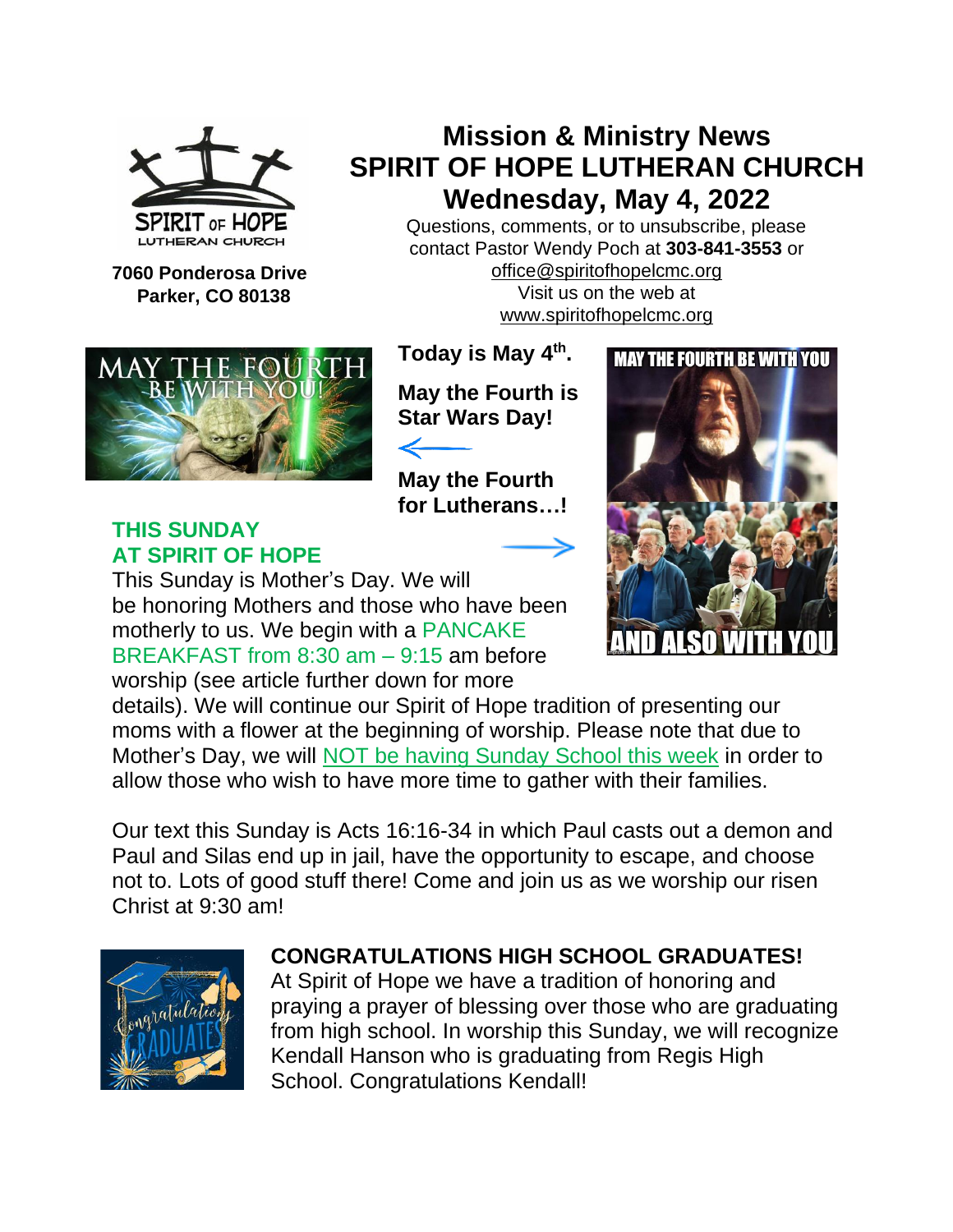## **SUNDAY, MAY 8th MOTHER'S DAY BREAKFAST**

The men of Spirit of Hope will be cooking up a pancake breakfast before worship as a way to show love and appreciation to all the mothers, grandmothers and ladies in the congregation. The best part is EVERYONE (men, women, children, married, single, friends, neighbors…) is welcome to



join us for breakfast! Breakfast will be served from 8:30 – 9:15 am. Kindly RSVP here: [https://www.signupgenius.com/go/10c0f49aea72aa6fbc52](https://www.signupgenius.com/go/10c0f49aea72aa6fbc52-mothers) [mothers](https://www.signupgenius.com/go/10c0f49aea72aa6fbc52-mothers)



## **COFFEE WITH THE PASTOR**

Normally, Pastor Wendy is at Fika on Mainstreet on Fridays from 9-11am. However, this Friday (5/6) and next Friday (5/13) she will not be there, nor will she be in the office, due to important family commitments. The office will still be open thanks to our faithful office volunteers!



### **Wednesday, May 4th**

9:30 am Worship

7:00 am Men's Prayer Breakfast 7:00 pm Bible Study **Sunday, May 8th** Mother's Day! 8:30 am Pancake Breakfast

**Tuesday, May 3rd**

12:00 – 1:15 pm Digging Deeper Bible Study 2:00 – 4:30 pm Stephen Minister Training 4:30 pm Church Board Meeting **Wednesday, May 4th**

7:00 pm Bible Study

### **RIGHTNOW MEDIA ACCESS**

Spirit of Hope family and friends all have access to RightNow Media, which has thousands of video-based Bible studies, lectures and programs. If you missed a

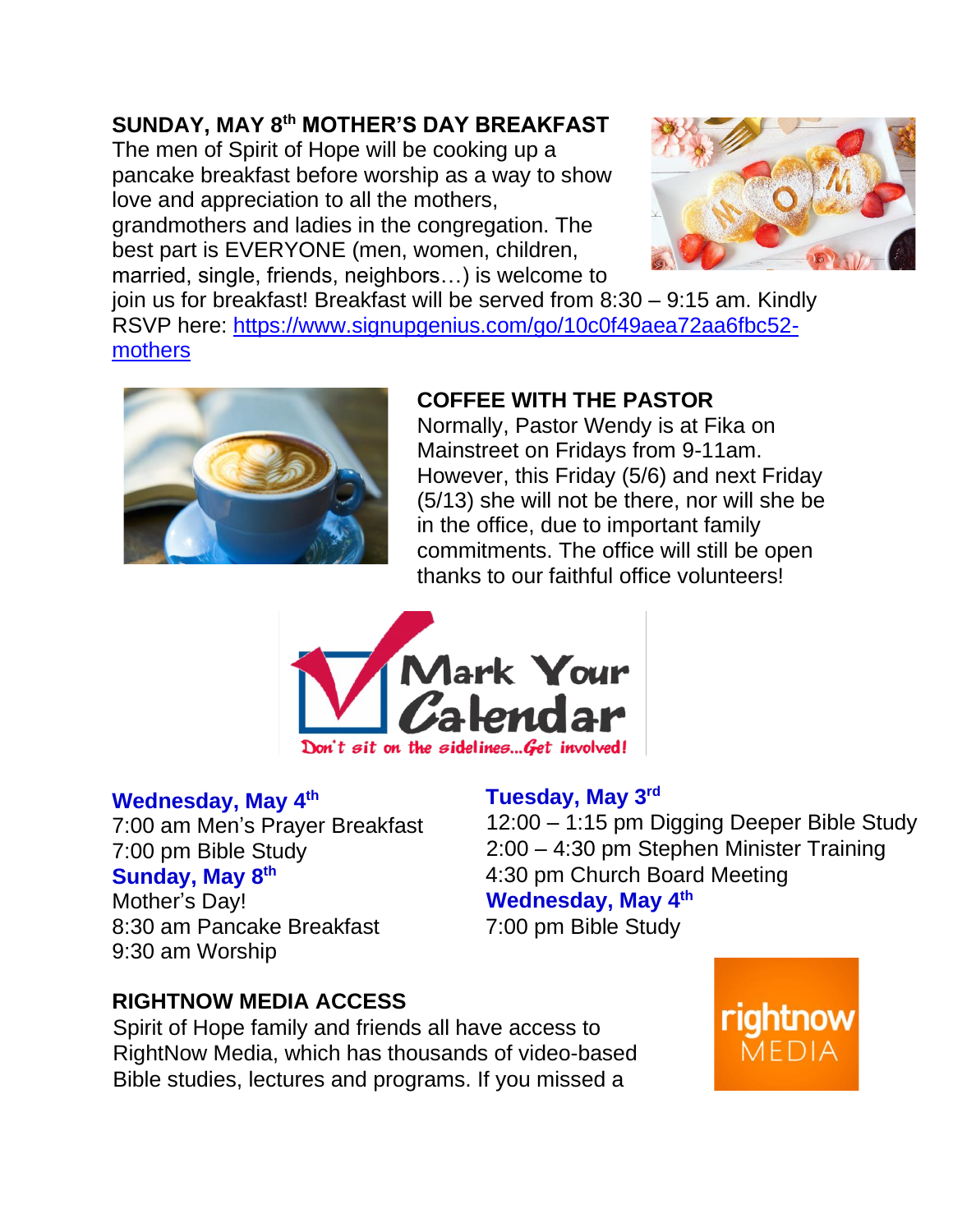Sunday School class, you can still access that video from home! Are you babysitting the grandkids? There are tons of Christian children's programs that you can watch together, giving you a fun opportunity to share your faith with the next generation. Interested in studying a book of the Bible on your own, but would like a little help…you now have access to some of the world's most popular pastors and Bible teachers all in the comfort of your own home. Spirit of Hope has paid for a congregational membership which means you can access this all for free. You can also share this gift with your family, friends, neighbors or anyone else you feel might be blessed by this resource. Here's the link to use or share for access: <https://app.rightnowmedia.org/join/SOH>



### **FOUNDER'S DAY PICNIC: SUNDAY, MAY 15th HAPPY BIRTHDAY SPIRIT OF HOPE!!! (UPDATED ARTICLE!)**

Spirit of Hope was founded on May 16, 2010. We will be celebrating our  $12<sup>th</sup>$  birthday with an allchurch picnic on Sunday, May  $15<sup>th</sup>$  after worship. Sunday School will be in recess that day. Hot-

dogs, bratwurst, pasta and beverages will be provided. Please bring a salad or dessert to share. You're also encouraged to bring your lawn chairs. Weather permitting, we will have outdoor lawn games, including horseshoes and corn hole as well as activities for kids!

### *Preaching Christ Crucified*

I am familiar with a pastor, Rev. Tom Brock, who runs a website that calls out heresies in Christian denominations that have strayed from God's Word. In recent weeks, he has been examining sermons from such denominations and found that many Sunday morning sermons made no

4 note<br>sm the pasto

mention of Jesus. None. Many more made a cursory mention of Jesus, but the Gospel of Jesus Christ was in no way the focal point of the message. Most of these sermons are about social justice, politics, or favorite topics that become the "hobby horse" of the preacher.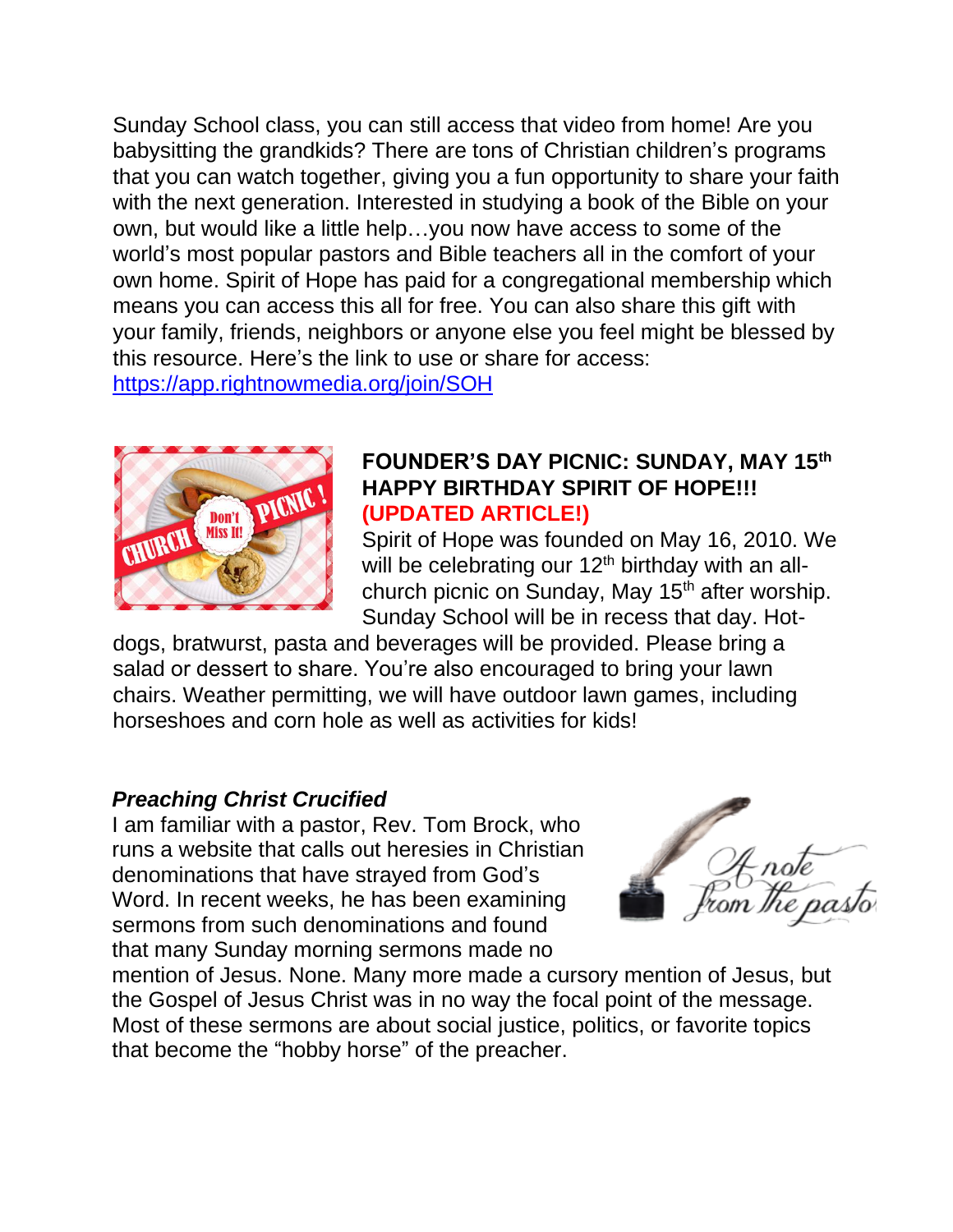Here at Spirit of Hope, we cling to God's Word. We preach Jesus Christ crucified for you and for me. He is the resurrection and the life, both now and in eternity. As Lutherans, we are a sacramental people. We believe that Christ himself comes to us through both Word and Sacrament. The whole point of preaching is that God comes to us and, through the power of the Holy Spirit, God himself preaches to us (and he preaches to the sinful preacher, too!). God comes to us to proclaim his love for us. He shows us the gift he has given us in the Law which points us to the life-giving gift of the Gospel. God comes to us to love us, to make his forgiveness known, to strengthen us, and equip us so that we, too, can take his love and his message out into the world – a world God loves very much, a world Christ died for, a world that so Onnmary desperately needs him. One of the primary callings of Christ's Church is to protect the Word of God and ensure God's gift of redemption is shared with those around us and with future generations.

This week, on another website, I stumbled across someone who posted a "word cloud" about an academic article. A word cloud takes every word in your document and creates an image with the words used the most

showing up as the largest. The idea is that one should be able to look at this visual aid and see the focal point/purpose of the writing. I got to thinking that a word cloud could be an excellent visual to determine the focal point of a sermon, for better or worse. So, I entered all of our April sermons and the sermon from this Sunday into a word cloud generator, and these are the results:





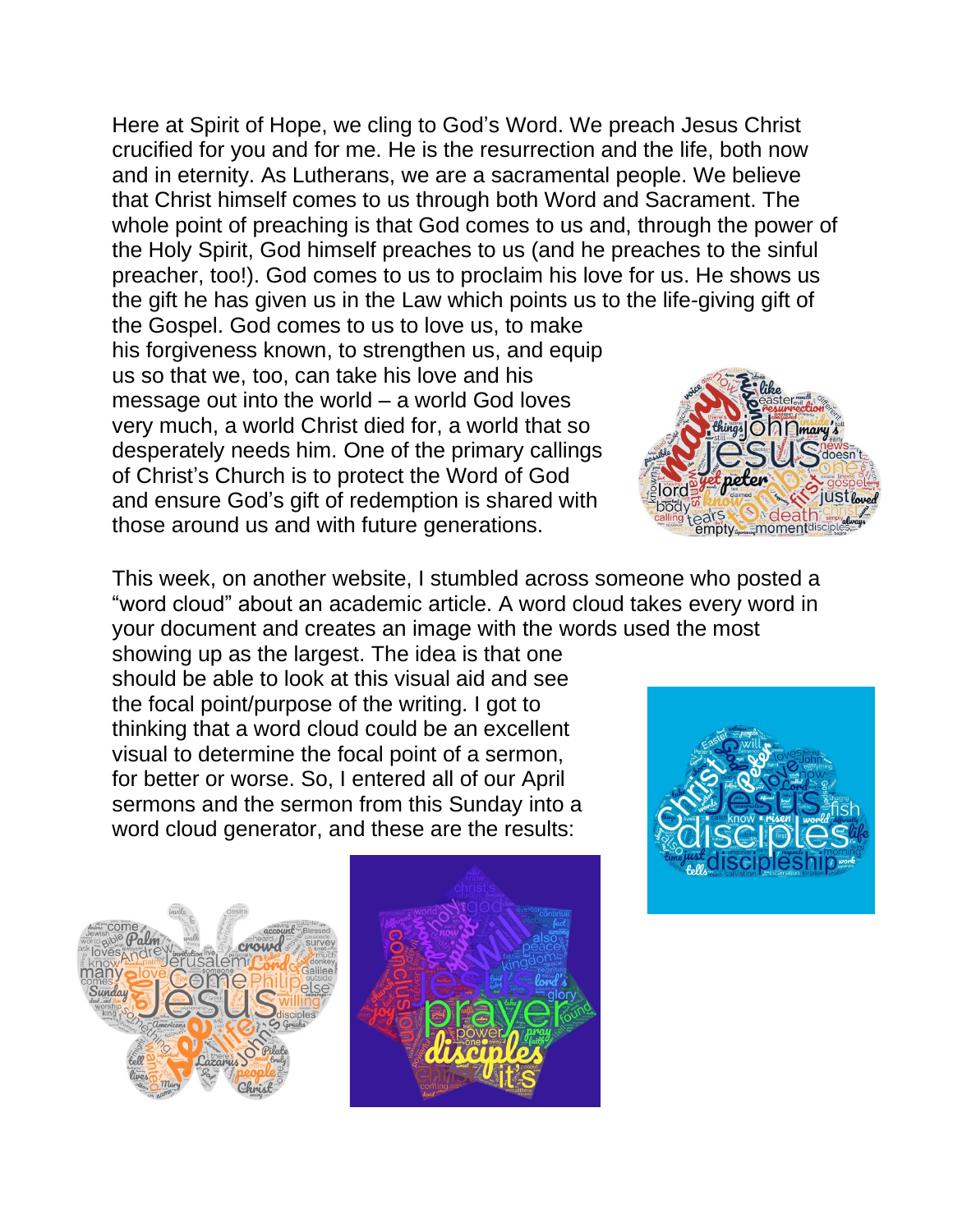

As you can see, here at Spirit of Hope, we preach the good news of Jesus Christ. Spirit of Hope was founded as a congregation that desires to be faithful to God, faithful to the Word, and who has been called into existence to make disciples of Jesus Christ. That tradition, more importantly, that calling, continues as we each strive to be faithful to our Lord and share the Good News of salvation with the world that so desperately needs to hear it. May the Word of God always be found in

our hearts and on our lips and may he be glorified in all that we do together in his name!

Your Sister in Christ, *Pastor Wendy* 

### **FROM THE LUTHERAN CONFESSIONS Luther's Evening Prayer**

"I thank you, my heavenly Father, through Jesus Christ, your dear Son, that you have graciously kept me this day; and I pray that you would forgive me my sins where I have done wrong, and graciously keep me this night. For into your hands, I commend myself, my body, my soul, and all things. Let your holy angel be with me, that the evil foe may have no power over me. Amen."



"Let my prayer be counted as incense before you, and the lifting up of my hands as the evening sacrifice!" (Psalm 141:2)

"I still find it necessary every day to look for time during which I may pray. And I am satisfied if, when I retire, I can recite the Ten Commandments, pray the Lord's Prayer, and then add a Bible verse or two. Meditating on these, I fall asleep" (WLS 3458).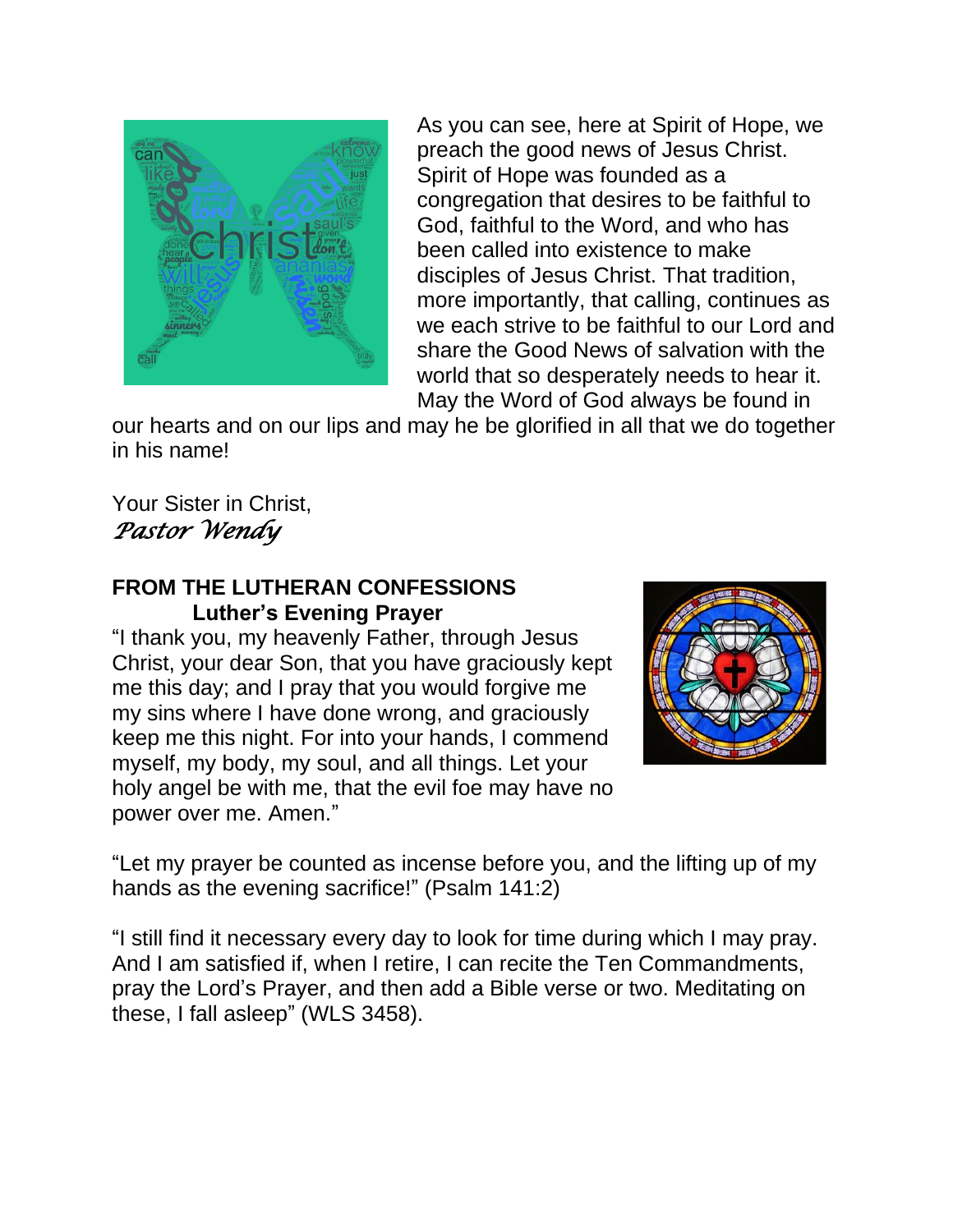

### **THE NEW DIRECTORIES ARE HERE!**

You can pick them up in the narthex at the church. Please indicate that you have received it on the printed master list.

*"Church Family: We may not have it all together, but together we have it all!" (Author unknown).*

# DAILY BIBLE READING

**As a congregation, we are reading through God's Word together! This reading plan is designed to connect the dots between Sunday preaching texts and help us all to grow in God's Word. Since we are moving out of John and into Acts and the Epistles, it's a great time to join us in a new section of Scripture! Here is the current reading schedule:**

| Weds., May 4 <sup>th</sup>    | Acts 13:1-12  | <b>Barnabas and Saul Commission</b>    |
|-------------------------------|---------------|----------------------------------------|
| Thursday, May 5 <sup>th</sup> | Acts 15:1-21  | The Council of Jerusalem               |
| Friday, May 6th               |               | Acts 15:36-16:4 Timothy Joins Paul     |
| Saturday, May 7 <sup>th</sup> |               | Acts 16:11-15 Conversion of Lydia      |
| Sunday, May 8th               | Acts 16:16-34 | <b>Paul and Silas in Prison</b>        |
| Monday, May 9 <sup>th</sup>   | Acts 16:35-40 | <b>Paul Released from Jail</b>         |
| Tuesday, May 10th             | Acts 10:1-23  | <b>Conversion of Cornelius, Part 1</b> |
| Weds. May 11 <sup>th</sup>    | Acts 10:24-33 | <b>Conversion of Cornelius, Part 2</b> |

# **COMING UP THIS SUMMER…**

**\*\*\*Summer Preaching Series: "Finding Hope: Encouragement Through the Prophet Jeremiah" \*\*\*Seminars: "Christian Decision Making at Life's End" \*\*\*Summer Fellowship Groups \*\*\*Special Bible Study: "The Reason for God" by Tim Keller**

**And more! Stay tuned for more details in the coming weeks.**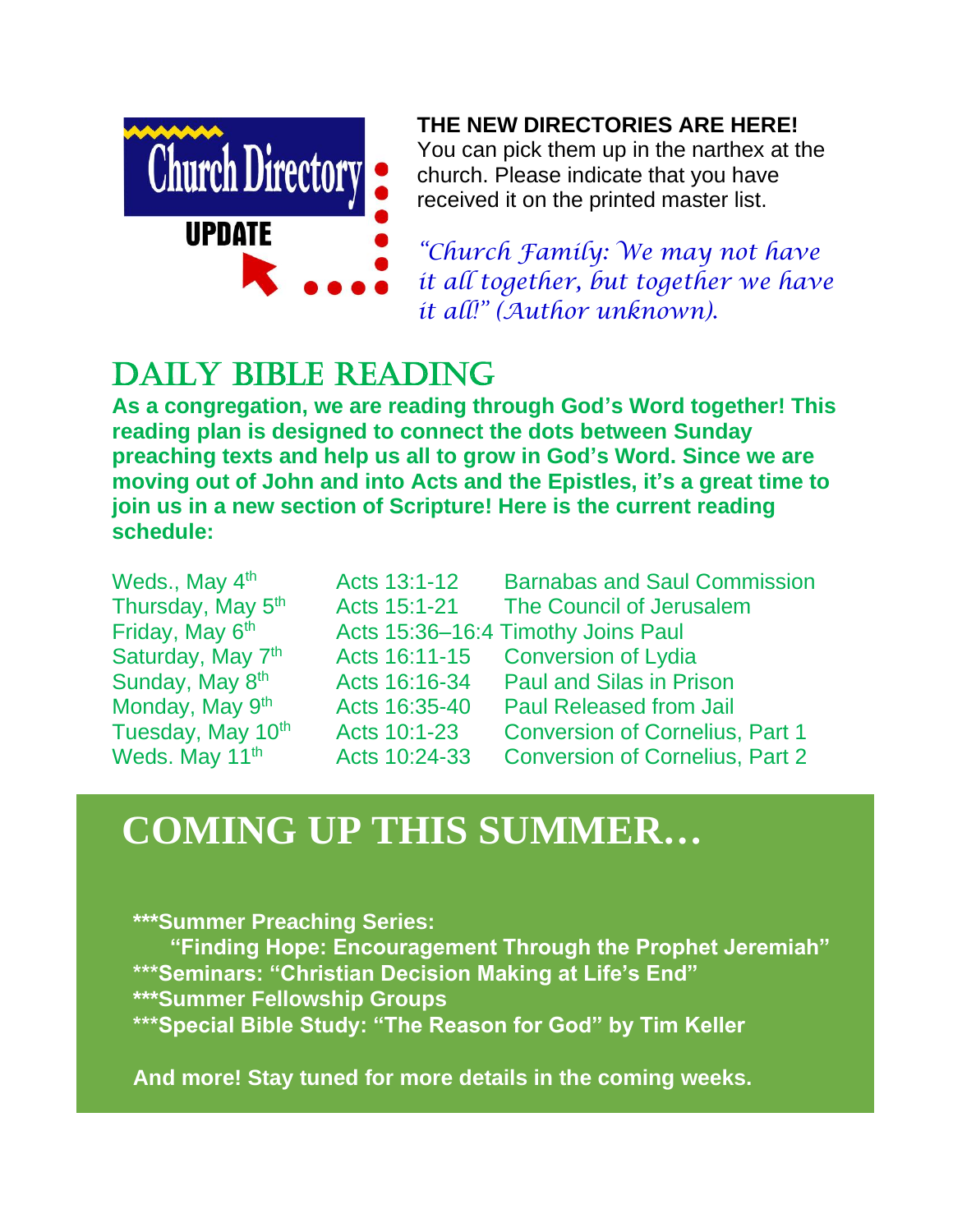# **BIBLE STUDY OPPORTUNITIES**

#### **SUNDAYS @ 11:00 AM (In Recess This Week!) REFLECTIONS ON THE LORD'S PRAYER**



Join Ken Curtis, via RightNow Media, on this journey into the world of The Lord's Prayer from original locations in Israel that were important in the life of Jesus. The Lord's Prayer is not just a way of praying. It's a way of "seeing." When the prayer is grasped and uttered from the heart, it can -- and will - change us. We realize how we are not alone, no matter how difficult or seemingly hopeless our situation. Even in our pain, there can come a joy and a feeling of rightness about our

world. Our own Ken Carpenter will lead this study and will include notes of his own and writings from Martin Luther at various points throughout the course.

### **SUNDAYS @ 11:00 AM: CHILDREN'S SUNDAY SCHOOL (In Recess This Week!)**

Elementary aged students have their own Sunday School class where they learn more about the sermon topic in fun and creative ways! If the sermon topic is not youth-friendly, the kids will learn about worship elements and/or topics such as prayer, service, how to study God's Word, etc.

### **DIGGING DEEPER WITH PASTOR WENDY THE GOSPEL OF JOHN TUESDAYS 12:00 – 1:15 pm**

Join Pastor Wendy as we dig deeper into the Gospel of John. You are welcome to bring a lunch! No homework and no prep.





## **WEDNESDAY NIGHTS 7:00 PM BIBLE STUDY: THE GREAT DIVORCE**

Each chapter is essentially a stand-alone unit filled with the issues we often have in both giving and receiving God's grace.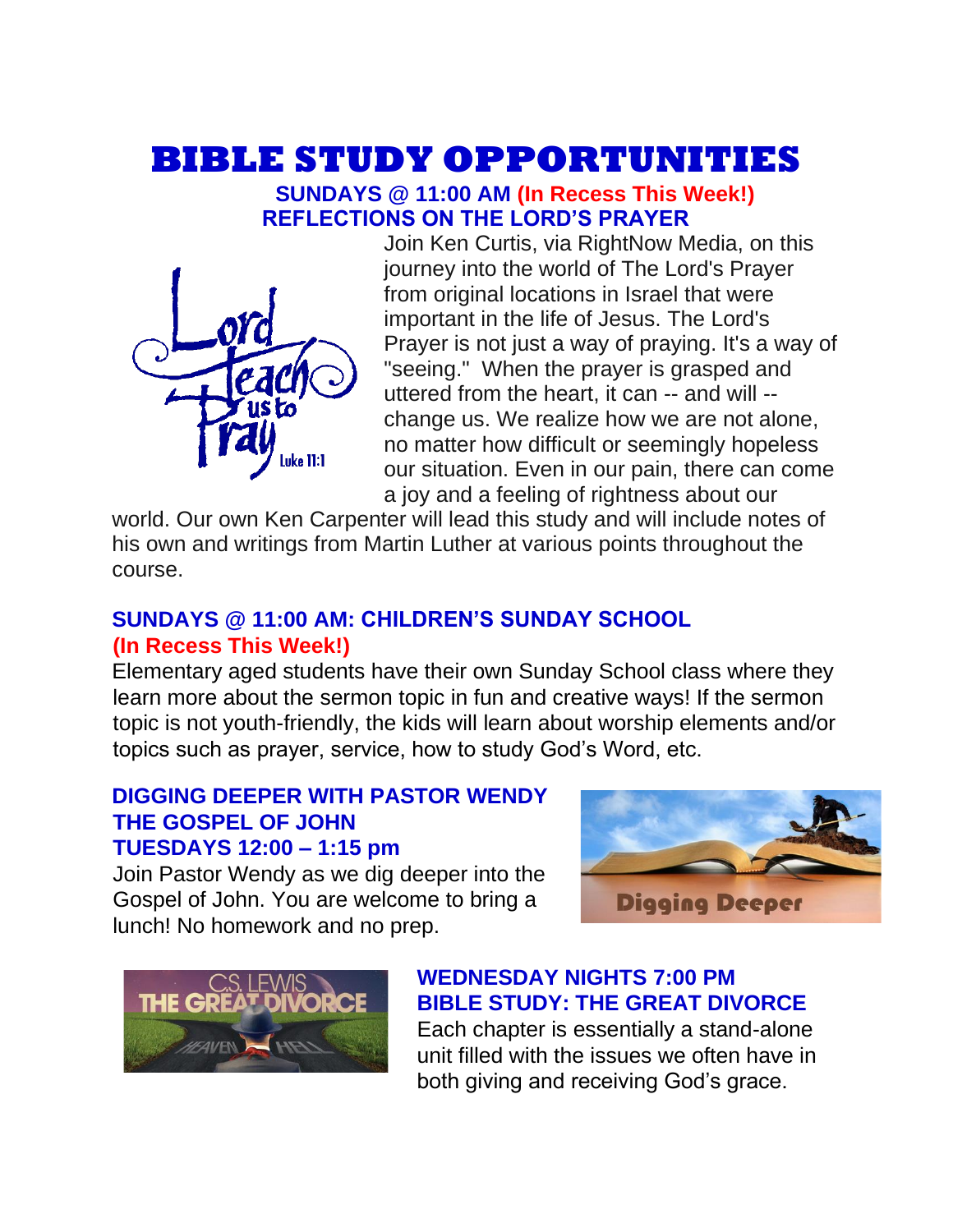Lewis' allegory describes a fictional trip between "the outskirts of hell" and the "outskirts of heaven". The characters are fascinating…as are the issues that keep so many of them from the free and ample invitation to join God in his heavenly kingdom. We listen to each chapter together as a class before discussing what both the book and God's Word has to say on each topic. Come and join us!

### **MAY BIRTHDAYS AND ANNIVERSARIES**



#### **May Birthdays**

- 5/4 Chuck West
- 5/4 Kevin Haughn
- 5/5 Pastor Wendy Poch
- 5/8 Nick Lehnerz
- 5/16 Larry Jordahl
- 5/18 Pastor Dave Fisher
- 5/21 Kayanna Larson
- 5/27 Brad Hoyt
- 5/29 Andrea Hoyt
- 5/31 Tiffany Hanson



#### **May Anniversaries**

- 5/14 Gary & Margie Flora
- 5/18 Kevin & Sandra Haughn
- 5/31 Dave & Victoria Fisher



**Jesus said;** *"Come to me, all of you who are weary and carry heavy burdens, and I will give you rest."* **(Matthew 11:28).**

**Prayer Requests** - If you have a prayer request, please contact Pastor Wendy @ 303-841-3553 or [wendy.poch@spiritofhopelcmc.org](mailto:wendy.poch@spiritofhopelcmc.org)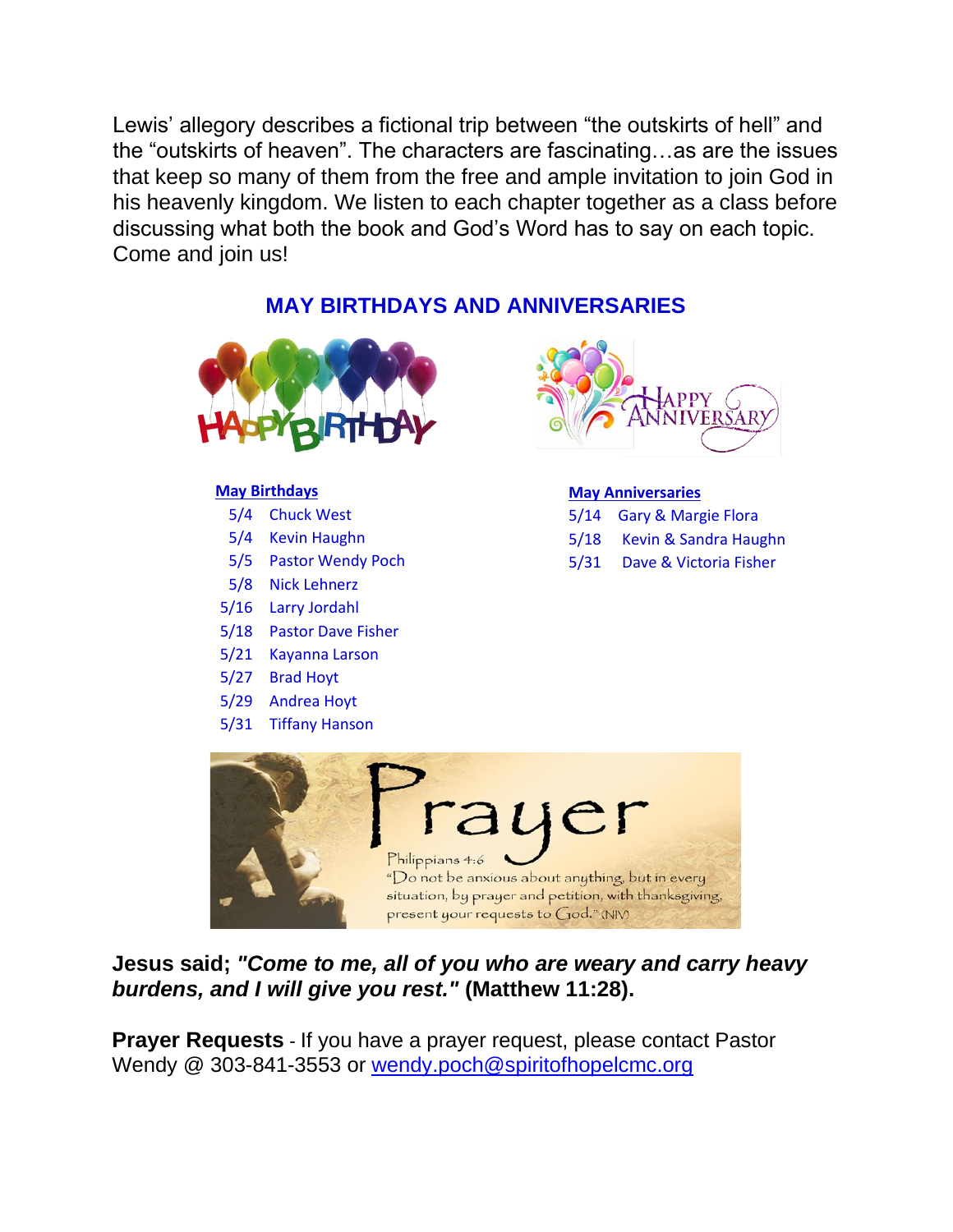

## **A PRAYER FOR THE WEEK By Pastor Wendy**

Gracious God, some who are near and dear to us are in the process of graduating from high school and college. They are your precious children. We lift them up before you and ask

you to watch over them, lead and guide them, as they step out in faith to serve you in a world that is hurting and broken. Show them how to use the skills they've learned to serve others, and in doing so, may the glorify you. In your name, Father, Son, and Holy Spirit, one God now and forever, we pray. Amen.

### **Please include the following people and situations in your prayers:**

For Pr. Dave as he recovers from surgery on his shoulder.

For a friend of the congregation who is grieving the death of his wife. For Krista and her loved ones as they deal with a terminal diagnosis.

- For the Tartu Academy of Theology/Home of Hope and SONetwork as they serve Ukrainian refugees and share the love and comfort of the Gospel.
- For Kandy, John, Susan, DeDe, and Lyle as they train to become Stephen Ministers and for Kandy as she is also leading this important ministry.
- 
- For Patricia who is recovering from cervical fusion surgery.
- For Tracey who is recovering from knee replacement surgery.
- For the situation in Ukraine.
- For a loved one who is dealing with severe anxiety and depression.
- For Brad, who is recovering from a car accident that caused numerous and significant injuries.
- For Rebecca who is undergoing radiation.
- For Sara as she undergoes new cancer treatments.
- For Janie as she continues to recover from pancreatic surgery.
- For those who are first responders to all emergencies: fire fighters, paramedics, EMTs and law enforcement.
- For all of our local, state, and federal leaders that they would hear God's voice and lead with His wisdom.
- For our Christian brothers and sisters all over the world who suffer persecution to be comforted and strengthened and for the Lord God to defeat the evil of terrorism done to them. We also pray for missionaries around the world.
- For Spirit of Hope mission partners: Lutheran Congregations in Mission for Christ, SECORCares, Mean Street Ministry, Alternatives Pregnancy Center, Apache Youth Ministries, LCMC Disaster Relief, Lutheran Military Veterans and Families Ministries, Tartu Academy of Theology, Marion Medical Mission.